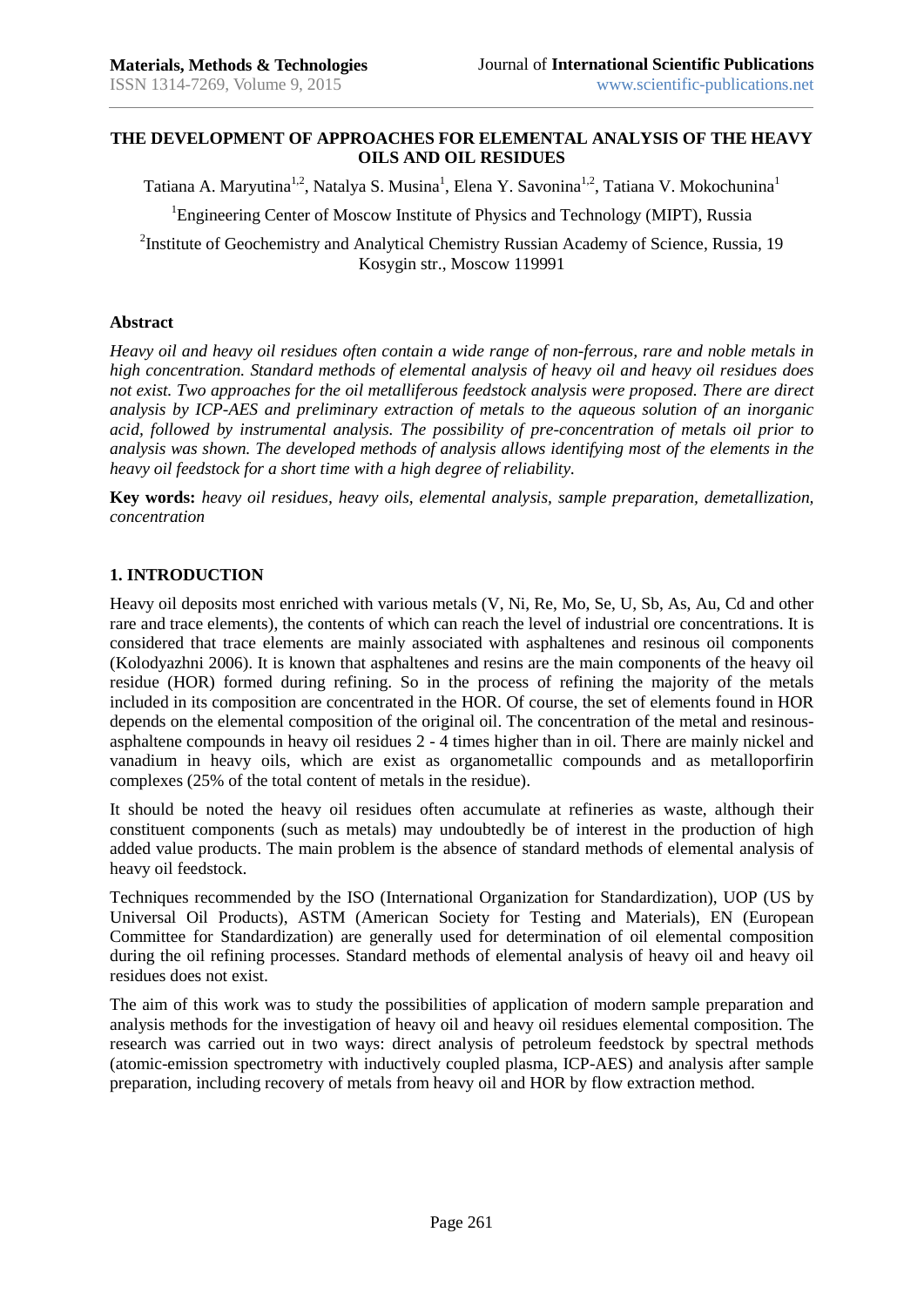# **2. MATERIALS AND METHODS**

*2.1. Reagents and materials.* In all the experiments on the decomposition of samples and for the preparation of solutions, deionized water (resistivity 18.2  $M\Omega$ ) was applied obtained using a Milli-Q water purification system (Millipore, Canada), and  $65\%$  HNO<sub>3</sub> (containing no more than 5 x 10"7% Hg) GR. ISO 1.00452.2500 (Merck, Germany). As diluents of highly viscous samples, we used toluene and o-xylene (cp grade), as they are the best solvents for sample of heavy oil residues.

To construct the calibration curves (in the determination by 1CP-AES), standard solutions were prepared by diluting the Conostan multielement standard (Canada) with a concentration of 900 pg/g of each element (Ag, Al, B, Ba, Ca, Cd, Cr, Cu, Fe, Mg, Mn. Mo, Na, Ni, P, Pb, Si, Sn, Ti, V, Zn) in the form сyclo-hexanebutyrates in light oil.

The objects of the study were heavy oil residues of oil from Chernigovskoe deposit with density 1.025  $g/cm<sup>3</sup>$  and viscosity 765.8 mm<sup>2</sup>/sec

*2.2. Apparatus.* To determine trace elements, we used a Thermo Scientific iCAP 6500 Duo inductively coupled plasma atomic emission spectrometer with an ISOMIST accessory.

*2.2.1. The autoclave decomposition.* The autoclave decomposition of the samples of heavy oil residues for the subsequent analysis was carried out using an MKP-04 autoclave module with six autoclaves (ANCON-AT-2, Russia). Samples weighing 0.5 g were heated in sealed Teflon containers (time of sample heating in the autoclave was 4 h (1 h at 160, 1 h at 180, and 2 h at 200 °C) with 10 mL of HN03, then cooled and diluted with deionized water to 50 mL.

2.2.2. *Dissolving of heavy oil residues*. Samples of heavy oil residues were dissolved in various organic solvents using an SJ45/40 Soxhlet apparatus (dissolution with solvent vapors) 100 mL in volume (S1MAX, Russia) and a shaker (ELMI. Russia). The samples were warmed in an oven at 100°C. A 1-g portion of the sample was transferred into a 100-mL flask; 60 mL of solvent (toluene or o-xylene) was added; the flask was covered with a ground stopper; and the mixture was thoroughly mixed in a shaker for 15 min. In the using of a Soxhlet apparatus, a weighed 1 -g portion was transferred onto paper filter (white ribbon). The paper filter with a sample was shaped into a sleeve and placed in a Soxhlet apparatus. In a 250-mL round bottom flask with ground joint 60 mL of solvent (toluene or o-xylene) was placed using a measuring cylinder. A reflux condenser and a round bottom flask were connected to the Soxhlet device. The sample was dissolved with solvent vapors in the Soxhlet apparatus for 90 min. The completeness of the experiment was controlled by a complete bleaching of the solution in the extraction chamber of the Soxhlet apparatus. After dissolving the sample with solvent vapor, the mixture was poured into a 100-mL flask and closed with a ground glass stopper.

In order to avoid distortion of the results, a blank experiment was carried out, consisting in the extraction of elements from the paper filter (white ribbon) without sample under the same conditions. The obtained values were taken into account in the processing of the results.

*2.2.3. Extraction pretreatment using rotating coiled column.* Rotating coiled column (RCC) is the principal unit of planetary centrifuge (Figure 1) and it is a Teflon tube wound in the form of single or multi-spiral on a rigid or flexible core planetary centrifuge. Scheme of planetary centrifuge is shown in Figure 2.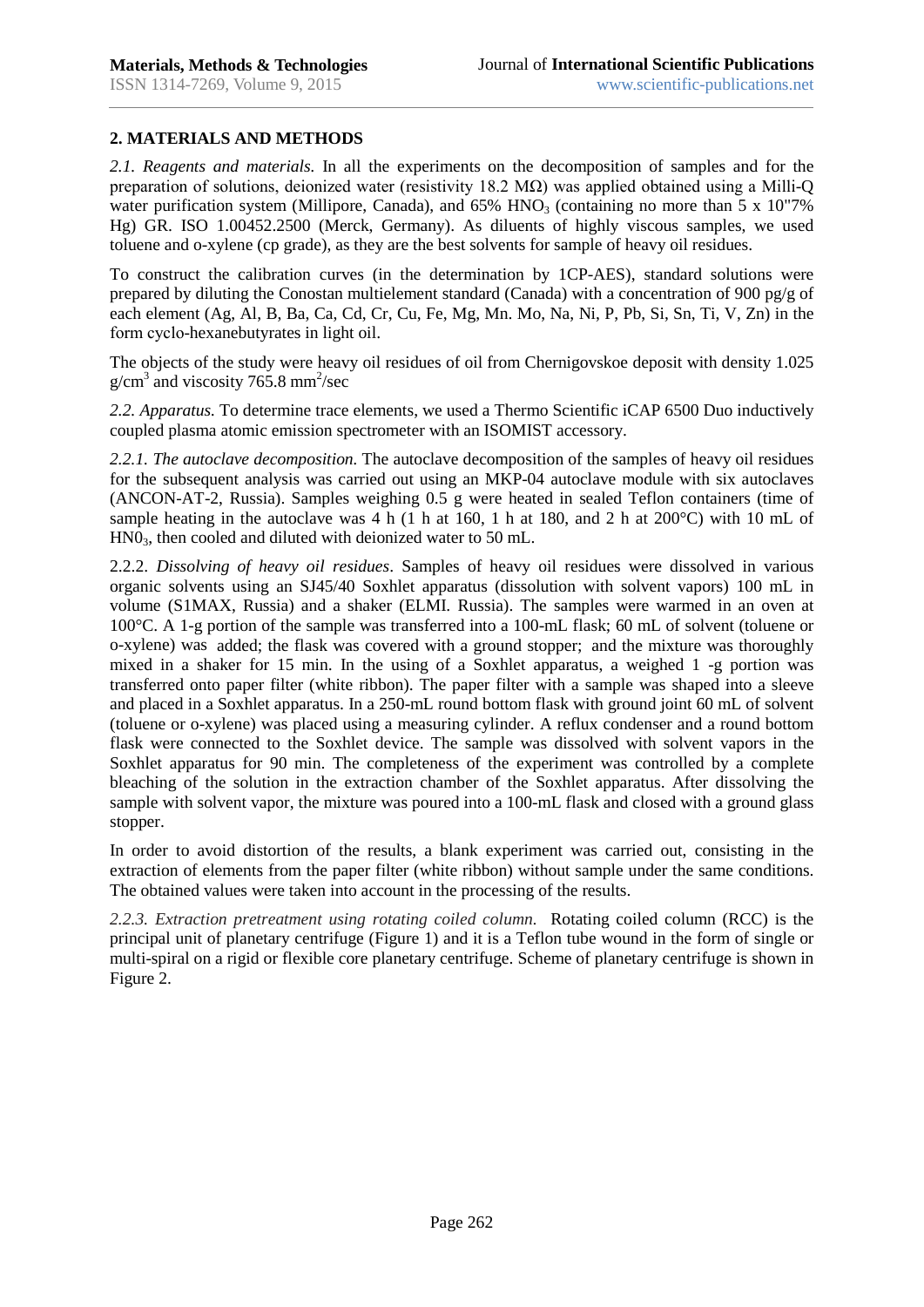

Figure 1. Planetary centrifuge



Figure 2. Scheme of planetary centrifuge, where *r* is spool radius and *R* is rotor radius.

One phase (stationary, the acid solution) is held in the RCC without solid support or sorbent due to influence of the mass forces occurring during rotation of the column about its own axis (axis of rotation) and its simultaneous rotation around the central axis of the device (axis of revolution), while the second phase of the system (mobile, oil) is continuously pumping through the column.

# **3. RESULTS AND DISCUSSION**

#### *3.1. Analysis of petroleum feedstock by direct input into the spectrometer*

Atomic emission spectrometry (AES) is the most common express highly sensitive method for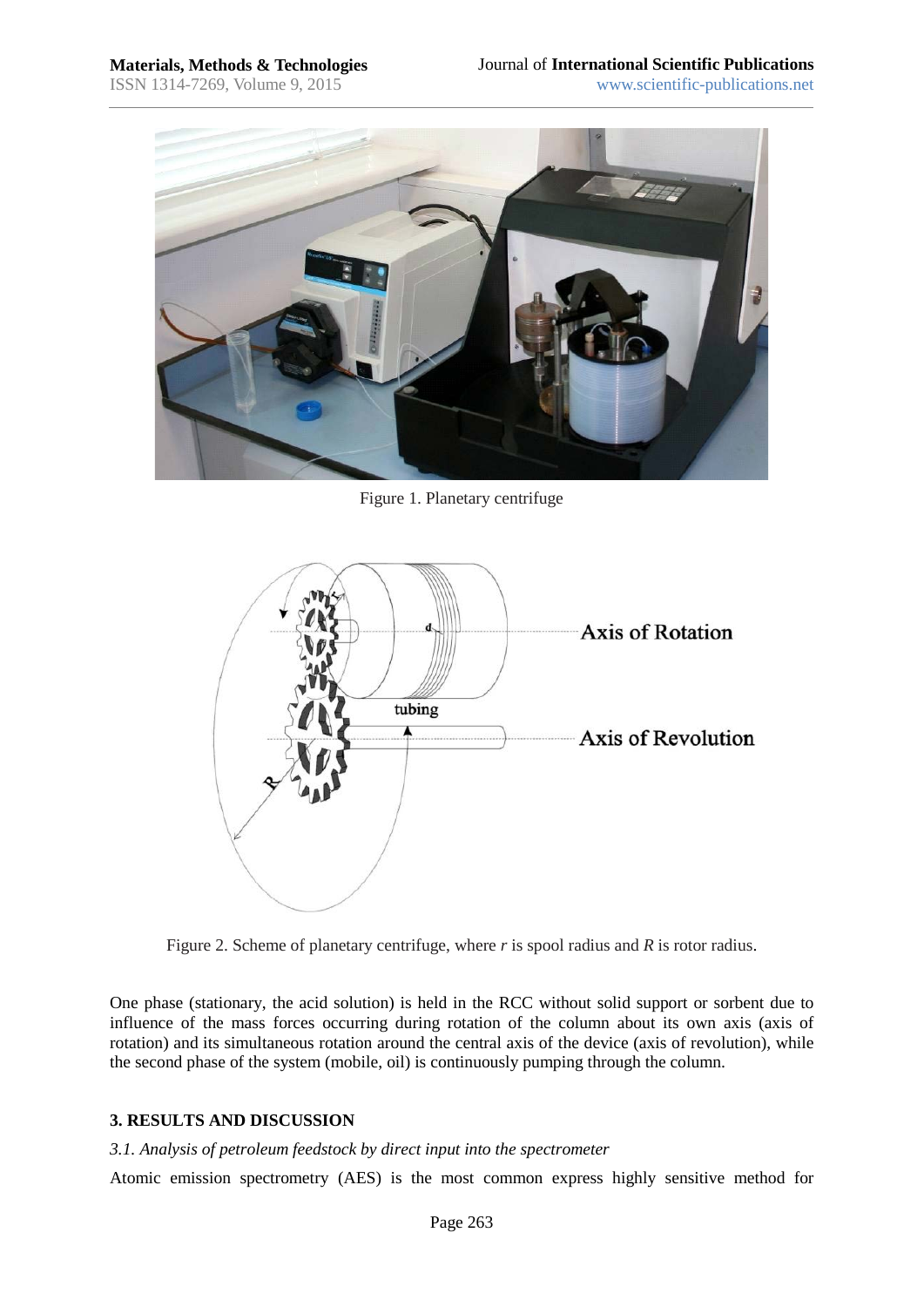identification and quantification the elements of impurities in gases, liquids and solids, including highpurity ones. Atomic emission spectrometry with inductively coupled plasma (ICP-AES) was developed in the early of 1960-s. The method is based on measurement of the radiation intensity of the light emitted by atoms at specific wavelengths after excitation by inductively coupled argon plasma. It is used to determine the concentrations of the different elements. The detection limits (DL) of ICP-AES are usually very low. The DL are  $1-100$  g/l for many elements during the continuous introduction of the sample into the plasma. There are many lines of varying intensity for each element in the spectrum, so the inductively coupled plasma (ICP) is suitable for measuring any concentration ranging from ultra- to macroconcentrations. If you use an ICP with a suitable spectrometer, it is possible to simultaneous determination of a large number of elements. Full multivariate analysis can be performed for only 30 seconds at a sample solution flow rate 0.5 ml.

Generally, the samples analyzed by ICP-AES, are aqueous solutions.

In papers published in the early of 70-s of the last century, there is evidence on the analysis of metals in solutions of organic substances by ICP-AES (Gruitt 1970, Miyazaki 1982). The main problem was the instability of the plasma discharge during the introducing to ICP a most of organic solvents (e.g. ethanol, carbon tetrachloride, toluene). So, because of the instrumental complexity researchers refused direct analysis of organic solutions and determine elements in aqueous solutions after mineralization, back-extraction and distillation of the solvent.

Modern instruments for the implementation of ICP-AES method allow varying the operating parameters in a wide range. Spectrometer Thermo Scientific iCAP 6500 Duo with an ISOMIST accessory is one of these devices.

The choice of solvent and optimal operation of the device were selected to develop the method of heavy oils and heavy oil residues analysis by directly entering of the sample solution into the spectrometer. Heavy oil residue was chosen as an object of research because its viscosity higher then oil.

The choosing a solvent for HOR was based on the following requirements to organic solvents: universality, accessibility and low cost, high solubility of HOR. Some solvents (toluene and o-xylene) satisfy these requirements. Hexane and pentane, which are also used for the dissolution, were excluded from the list, because asphaltenes precipitate therein.

The device parameters allowed introducing toluene/o-xylene and, respectively, HOR solutions into the plasma were chosen:

Power delivered to the plasma is 1250 W

The maximum flow rate of argon:

The plasma - 16 l/min.

Subsidiary - 1.0 l/min.

Spraying - 0.15 l/min.

Observation of plasma - axial

It is necessary to prepare a HOR solution in an organic solvent to enter the heavy oil residue into the spectrometer. In the present study two methods for HOR dissolving were examined:

1. dissolving under shaking on a shaker

2. dissolution in a Soxhlet apparatus (dissolution by solvent vapors)

The results of determination of the HOR elemental composition obtained for solutions (prepared in Soxhlet apparatus and using shaker) are shown in Table 1.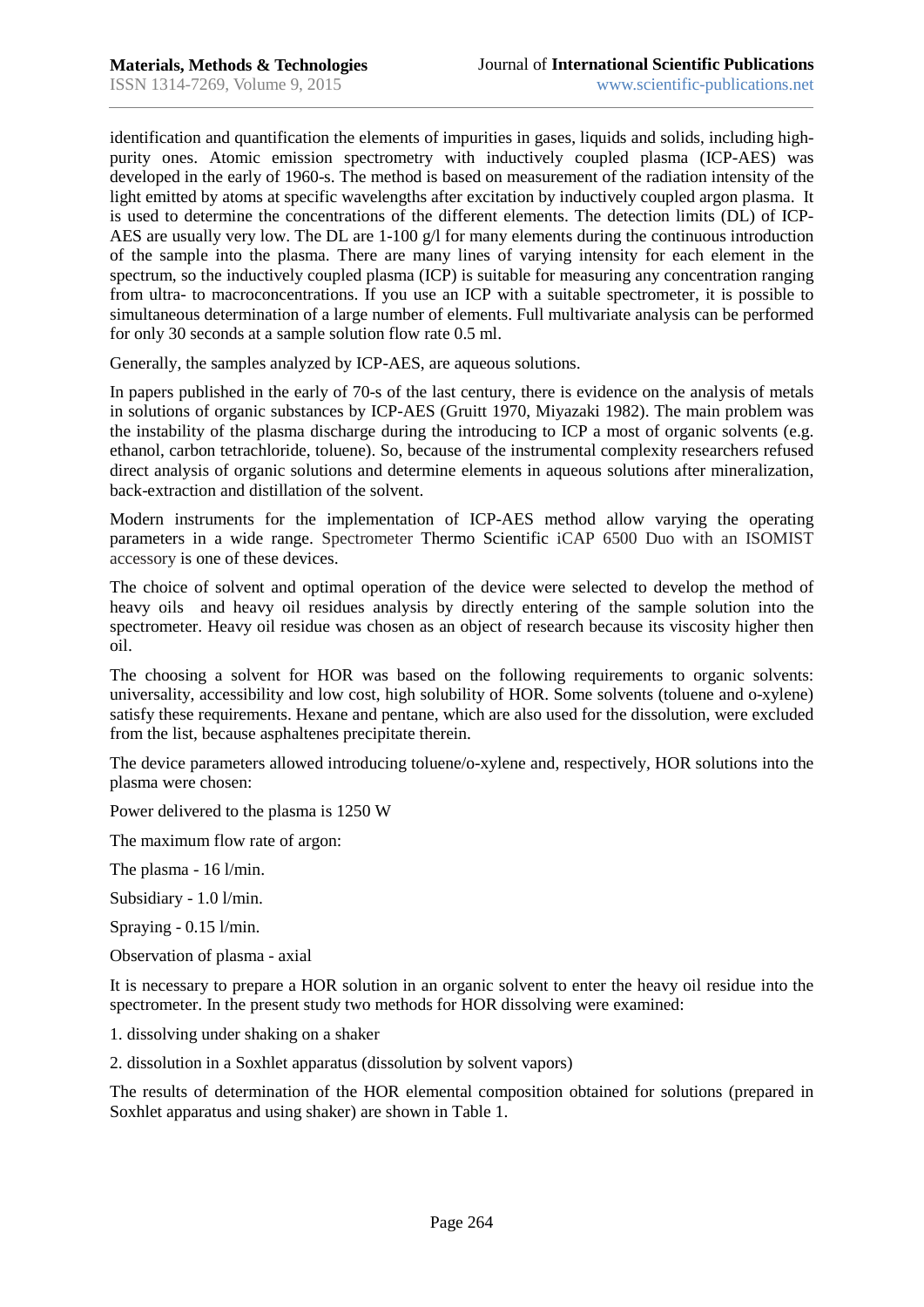| Element                               | $\lambda$ , nm | Solution of HOR in toluene |                | Solution of HOR in o-xylene |                 |
|---------------------------------------|----------------|----------------------------|----------------|-----------------------------|-----------------|
|                                       |                | Soxhlet apparatus          | Shaker         | Soxhlet apparatus           | <b>Shaker</b>   |
| Mg                                    | 279,5          | $0,32{\pm}0,07$            | $0,22\pm0,02$  | $0,18\pm0,01$               | $0,18\pm0,01$   |
| Al                                    | 308,2          | $3,8+0,9$                  | $3,5+0,8$      | $2,7+0,1$                   | $3,0{\pm}0.2$   |
| Ca                                    | 317,9          | $1,0+0,31$                 | $0,77\pm0,17$  | $1,0+0,1$                   | $0,88\pm0,27$   |
| V                                     | 309,3          | $89,5 \pm 0.8$             | $91,2{\pm}4,0$ | $63,6 \pm 0,4$              | $66,3{\pm}0,4$  |
| Ni                                    | 221,6          | $29,9 \pm 0,1$             | $27,6 \pm 5,5$ | $21,9 \pm 0,3$              | $22,3+0,2$      |
| Zn                                    | 213,8          | $2,0+0,1$                  | $1,7+0,3$      | $1,0+0,1$                   | $0,82{\pm}0,04$ |
| Time for<br>elements<br>recovery, min |                | 90                         | 15             | 90                          | 15              |

| Table 1. Results of determination of elements in HOR solutions by ICP-AES, after dissolving by use |  |
|----------------------------------------------------------------------------------------------------|--|
| of the shaker and Soxhlet apparatus                                                                |  |

As seen from the table, the results of the determination of elemental composition of HOR are comparable in both cases. However, the preparation of the solution by use a shaker takes significantly less time than using Soxhlet apparatus (15 and 90 minutes respectively). Therefore, shaker is recommended for solutions preparing. Furthermore, it is possible simultaneously dissolve few HOR samples using shaker. The method developed allows determining most of the elements in the HOR for a short time and can also be used for the elemental analysis of the heavy oil and oil fractions.

# *3.2. Analysis of petroleum feedstock for pre-extraction of metals*

The multi-stage extraction was used for sample preparation of heavy oil and heavy oil residue without thermal decomposition before the elemental analysis.

It has previously been shown (Soin 2010), that the extraction method of sample preparation that is based on the use of planetary centrifuge (figure 1) allows preconcentrating trace elements from crude oil prior to their determination by instrumental methods (e.g. atomic emission spectrometry with inductively coupled plasma ICP-AES).

According to previous studies of crude oil samples (Soin 2010), the density and viscosity of testing samples should not exceed 0.85  $g/cm<sup>3</sup>$  and 7 mm<sup>2</sup>/s respectively. This is required for efficient extraction of inorganic constituents from the oils and oil residues. Samples with higher density and viscosity should be diluted by mild solvents.

The choosing of a solvent for heavy oils and HOR was based on the following requirements to organic solvents: universality, accessibility and low cost, high solubility of samples. Toluene and o-xylene satisfy these requirements (Musina 2014).

Nitric acid solution (1.0 M) was used as an extractant (stationary phase). The volume of stationary phase was 10 ml.

Table 2 shows the results of trace elements determination in the HOR Chernigovskaya solution in toluene and o-xylene by ICP-AES after prior extraction using RCC.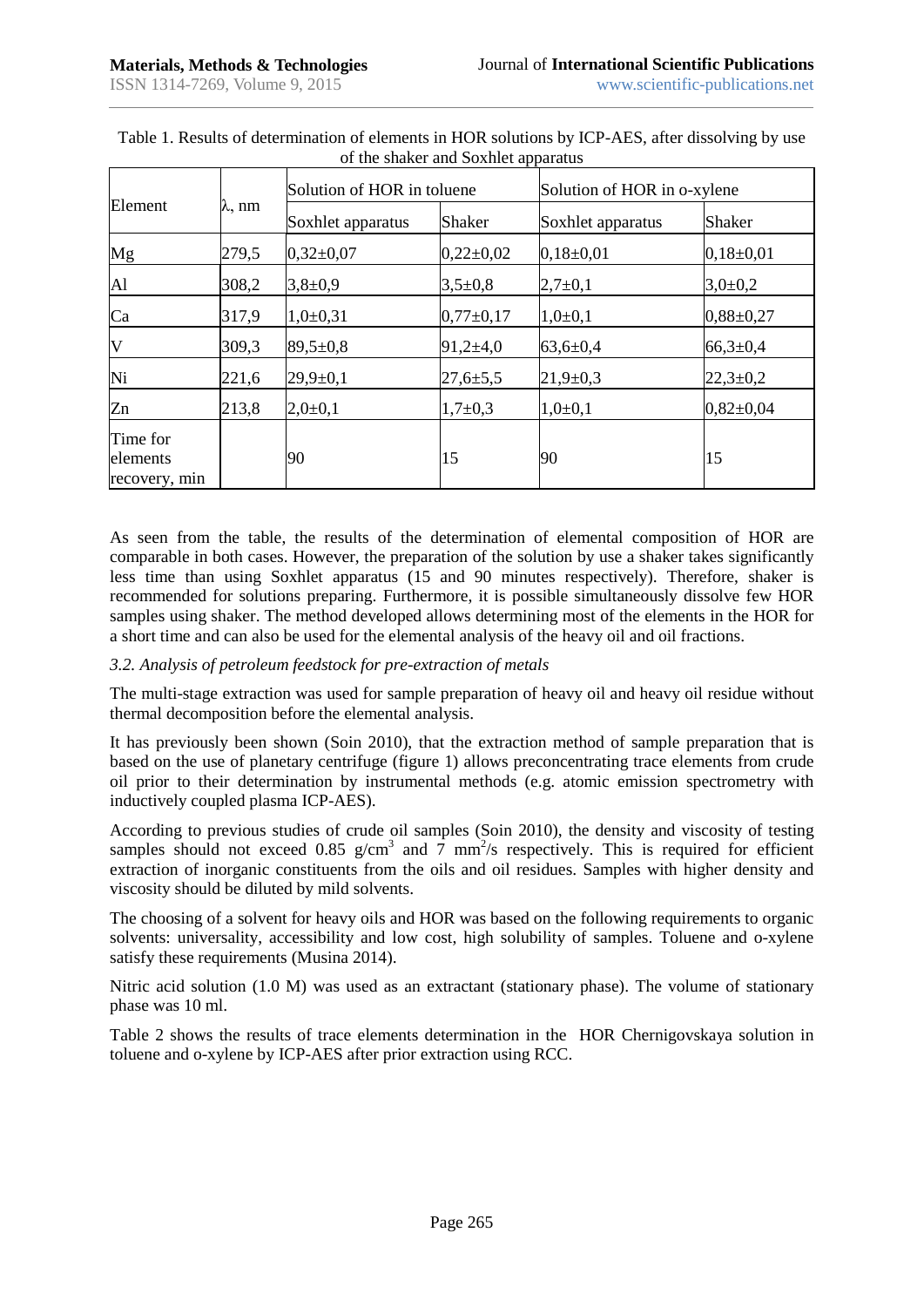|         | Concentration, mg/kg |                 |  |  |
|---------|----------------------|-----------------|--|--|
| Element | <b>HOR</b> solution  |                 |  |  |
|         | toluene              | o-xylene        |  |  |
| Na      | $4,1 \pm 0,6$        | $4,0{\pm}0,6$   |  |  |
| К       | $4,3 \pm 0,5$        | $4,2{\pm}0,6$   |  |  |
| Al      | $2,5+0,5$            | $3,0+0,5$       |  |  |
| Ni      | $0,41\pm0,08$        | $0,35\pm0,11$   |  |  |
| Ca      | $1,7+0,2$            | $1,6+0,2$       |  |  |
| Mg      | $0,41\pm0,12$        | $0,40\pm0,12$   |  |  |
| Mn      | $0,39\pm0,11$        | $0,35\pm0,11$   |  |  |
| Fe      | $18,9{\pm}3,4$       | $16,8+3,1$      |  |  |
| Cu      | $0,47+0,12$          | $0,78 \pm 0,12$ |  |  |
| Zn      | $1,8+0,2$            | $1,5+0,2$       |  |  |
| Sr      | $1,1\pm 0,2$         | $0,97 \pm 0,2$  |  |  |
| Cd      | $<$ DL $\,$          | $<$ DL $\,$     |  |  |
| Ba      | $0,37\pm0,11$        | $0,32\pm011$    |  |  |
| Pb      | $<$ DL               | $<$ DL $\,$     |  |  |
| Cr      | $0,76 \pm 0,12$      | $0,67+0,12$     |  |  |
| V       | $<$ DL               | $<$ DL          |  |  |

Table 2. The results of trace elements determination in the HOR Chernigovskaya solution in toluene and o-xylene by ICP-AES after prior extraction using RCC

As can be seen from Table 2, the results obtained using toluene and o-xylene as a solvent of HOR are practically comparable. In further studies toluene was used as the solvent of HOR. Vanadium content in the sample is below the detection limit (software) probably due to the fact that most often vanadium is found in oils in the form of strong porphyrin complexes. Destruction of them under the our experimental conditions is impossible.

Validation of the results was performed by addition method using the standard solution Konostan S-21. Additives of defined elements were introduced in HOR solutions, and then carried out the extraction to 1.0 M nitric acid solution using RCC. The initial concentration of elements in the HOR solution was also determined using multi-step extraction pretreatment procedure in RCC under the same experimental conditions. Table 3 shows the validation results of the elemental analysis of the HOR Chernigov solutions by ICP-AES.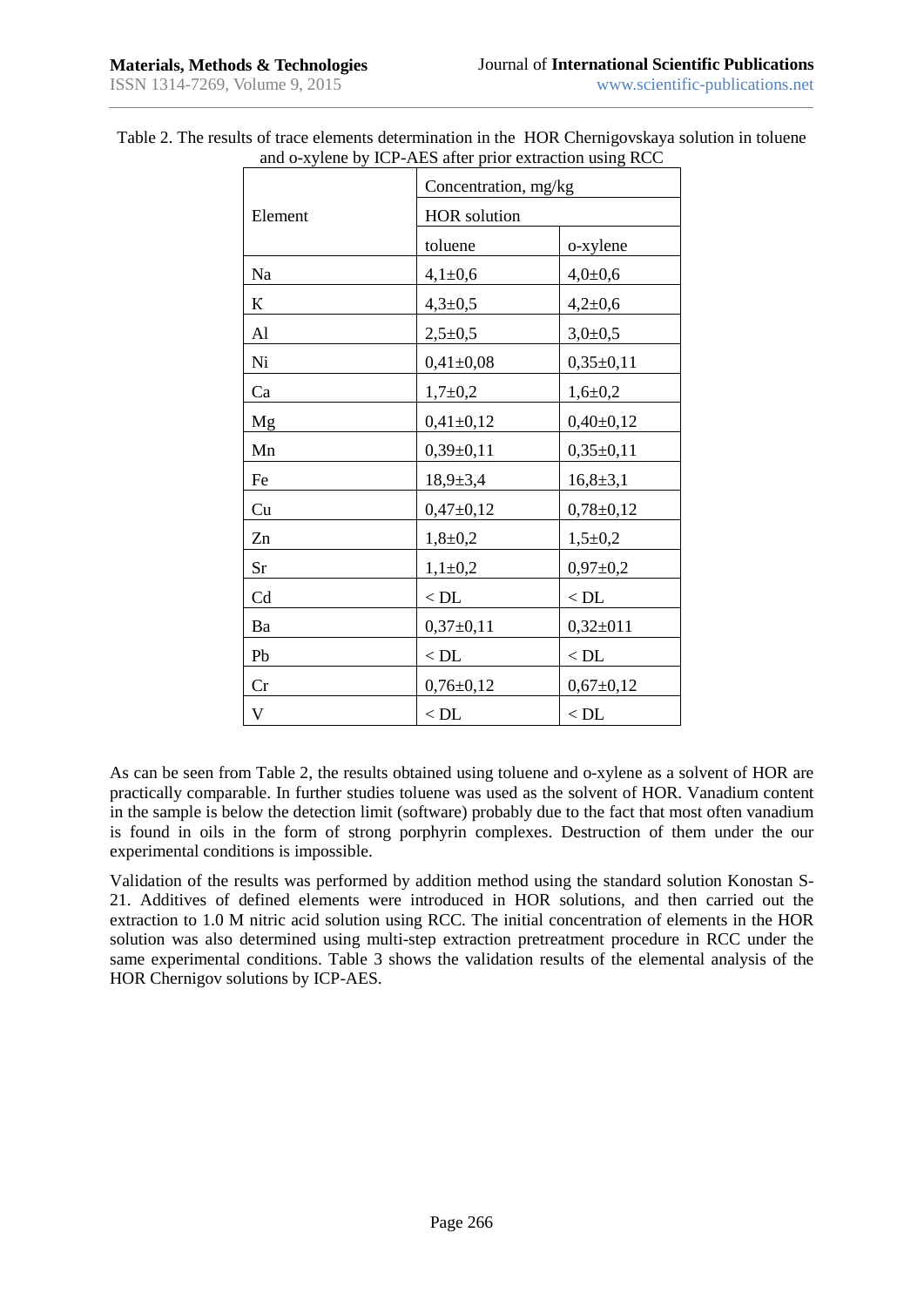|         | Concentration, µg/mL                   |       |                    |                 |  |  |
|---------|----------------------------------------|-------|--------------------|-----------------|--|--|
| Element | Initial<br>(preliminary<br>determined) | Added | Total (calculated) | Measured        |  |  |
|         |                                        | 0,25  | 0,28               | $0,29\pm0,02$   |  |  |
| Ca      | 0,03                                   | 1,20  | 1,23               | $1,33\pm0,2$    |  |  |
|         |                                        | 3,50  | 3,53               | $3,33\pm0,4$    |  |  |
|         |                                        | 0,25  | 0,57               | $0,55 \pm 0,02$ |  |  |
| Fe      | 0,32                                   | 1,20  | 1,52               | $1,62 \pm 0,2$  |  |  |
|         |                                        | 3,50  | 3,82               | $3,92 \pm 0,4$  |  |  |
|         |                                        | 0,25  | 0,29               | $0,28 \pm 0,02$ |  |  |
| AI      | 0,04                                   | 1,20  | 1,24               | $1,24\pm0,2$    |  |  |
|         |                                        | 3,50  | 3,54               | $3,54\pm0,4$    |  |  |
|         |                                        | 0,25  | 0,26               | $0,26 \pm 0,02$ |  |  |
| Cr      | 0,01                                   | 1,20  | 1,21               | $1,21\pm0,2$    |  |  |
|         |                                        | 3,50  | 3,51               | $3,61 \pm 0,4$  |  |  |
|         |                                        | 0,25  | 0,28               | $0,27\pm0,02$   |  |  |
| Zn      | 0,03                                   | 1,20  | 1,23               | $1,24\pm0,2$    |  |  |
|         |                                        | 3,50  | 3,53               | $3,23\pm0,4$    |  |  |

| Table 3. Validation results of the of the elemental analysis of the HOR Chernigov solutions by ICP- |                              |  |
|-----------------------------------------------------------------------------------------------------|------------------------------|--|
|                                                                                                     | AES ( $n = 3$ , $P = 0.95$ ) |  |

Table 3 shows that the measured concentrations of trace elements in HOR solution are agree with the total calculated concentration of elements.

# **4. CONCLUSION**

Two approaches for the oil metalliferous feedstock analysis were proposed. There are direct analysis by ICP-AES and preliminary extraction of metals to the aqueous solution of an inorganic acid, followed by instrumental analysis. The extraction of metals to the mineral acid solution allows recovering most of elements from oil sample and allows pre-concentrating metals in aqueous solution. Consequently, it is possible to detect the elements contained in the crude oil in low concentrations, and inaccessible to the determination by other sample preparation methods. The developed methods of analysis allows identifying most of the elements in the heavy oil feedstock for a short time with a high degree of reliability

#### **ACKNOWLEDGEMENTS**

This work was supported by the Russian Ministry under the Federal Program "Research and development on priority directions of scientific-technological complex of Russia for 2014-2020" (state contract № 14.576.21.0043).